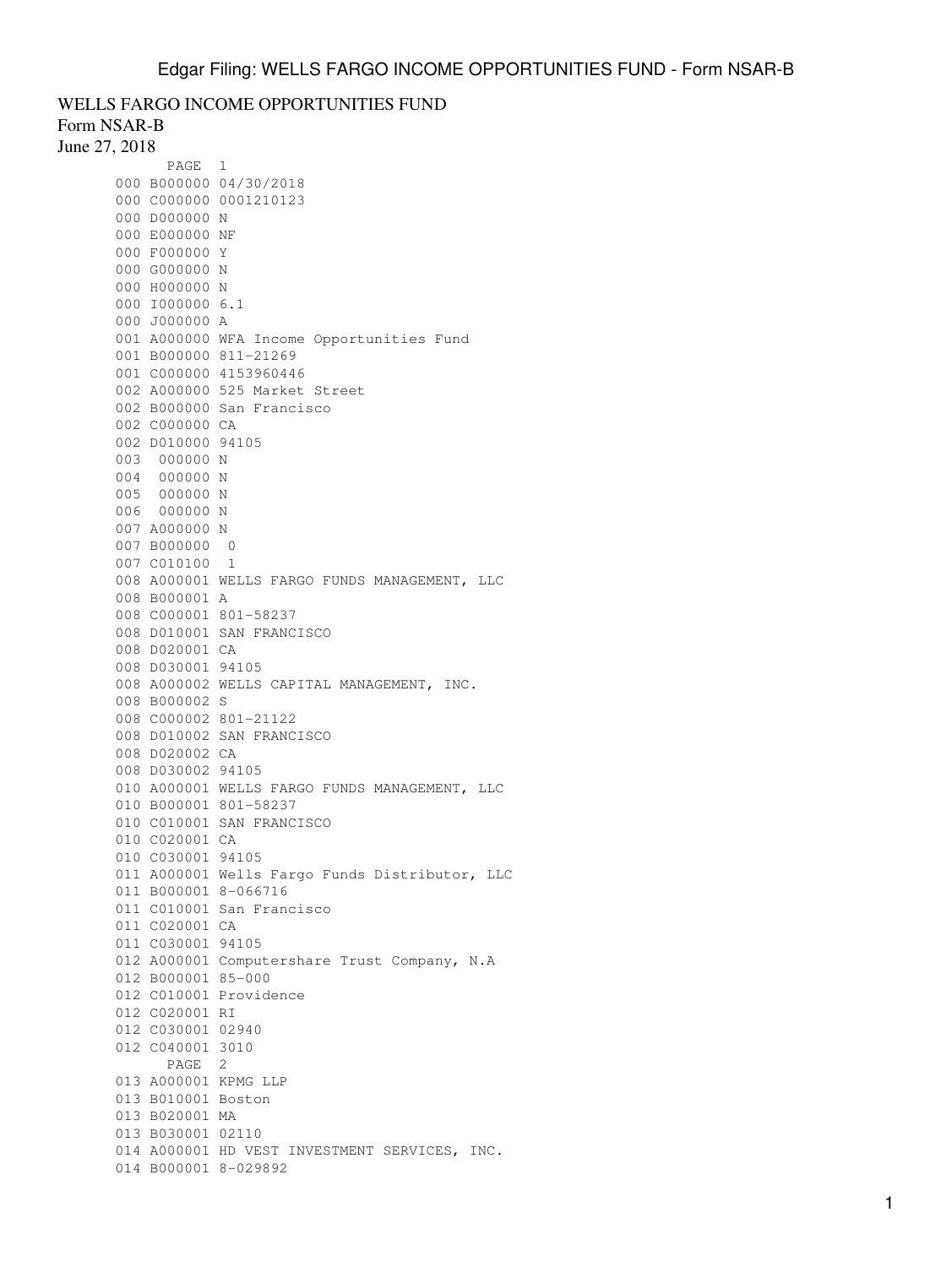## Edgar Filing: WELLS FARGO INCOME OPPORTUNITIES FUND - Form NSAR-B

014 A000002 Wells Fargo Brokerage Services, LLC 014 B000002 8-033283 014 A000003 Wells Fargo Institutional Securities, LLC 014 B000003 8-016600 014 A000004 Wells Fargo Investments, LLC 014 B000004 8-0158211 014 A000005 Wells Fargo Securities, LLC 014 B000005 8-0142443 014 A000006 Wells Fargo Funds Distributor, LLC 014 B000006 8-066716 015 A000001 STATE STREET BANK AND TRUST COMPANY 015 B000001 C 015 C010001 KANSAS CITY 015 C020001 MO 015 C030001 64105 015 E010001 X 018 000000 Y 019 A000000 Y 019 B000000 153 019 C000000 WELLSFARGO 020 A000001 CITIGROUP 020 B000001 13-3214963 020 C000001 18 021 000000 10081 022 A000001 JP MORGAN CHASE & CO 022 B000001 13-2624428 022 C000001 49815 022 D000001 13701 022 A000002 Merrill Lynch & Co. 022 B000002 13-2740599 022 C000002 27850 022 D000002 22116 022 A000003 BARCLAYS CAPITAL INC 022 B000003 06-1031656 022 C000003 33665 022 D000003 15925 022 A000004 JEFFERIES & CO. INC. 022 B000004 95-2622900 022 C000004 21324 022 D000004 13616 022 A000005 CITIGROUP 022 B000005 13-3214963<br>022 C000005 22978 022 C000005 022 D000005 8598 022 A000006 GOLDMAN SACHS & CO PAGE 3 022 B000006 13-5108880 022 C000006 15986 022 D000006 10980 022 A000007 Robert W. Baird Co. Inc. 022 B000007 39-6037917 022 C000007 10778 022 D000007 7750 022 A000008 RBC CAPITAL MARKETS 022 B000008 98-0358048 022 C000008 9618 022 D000008 3090 022 A000009 MarketAxess Corp 022 B000009 52-2230784 022 C000009 8712 022 D000009 2694 022 A000010 Northern Trust Company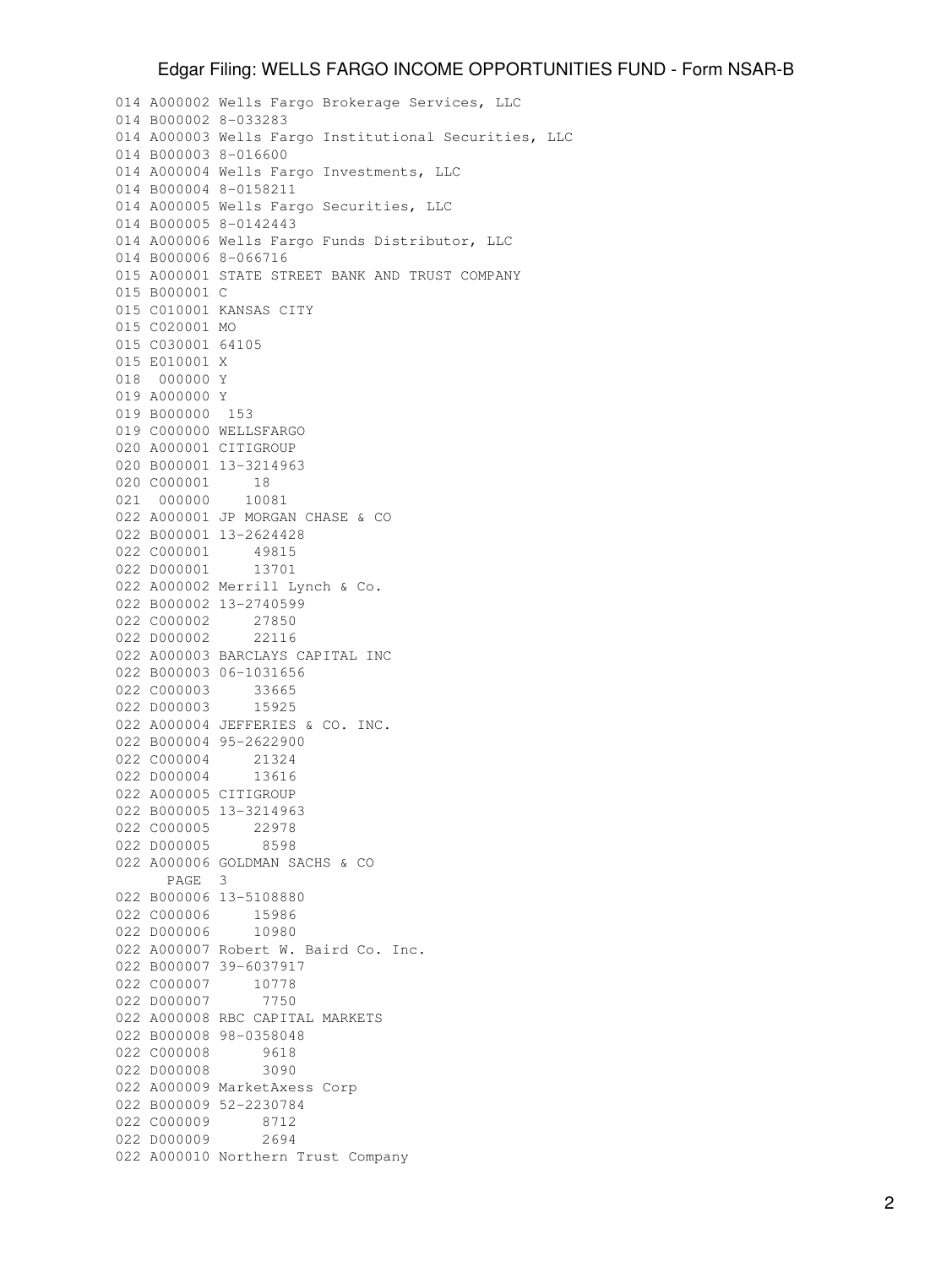| 022        | B000010            | 94-2938925         |  |
|------------|--------------------|--------------------|--|
| 022        | C000010            | 8874               |  |
| 022<br>023 | D000010<br>C000000 | 0<br>237820        |  |
| 023        | D000000            | 128967             |  |
| 024        | 000000             | Ν                  |  |
| 026        | A000000            | Ν                  |  |
| 026        | B000000            | Ν                  |  |
| 026        | C000000            | Ν                  |  |
| 026        | D000000            | Y                  |  |
| 026        | E000000            | N                  |  |
| 026        | F000000            | N                  |  |
| 026        | G010000            | Ν                  |  |
| 026        | G020000            | N                  |  |
| 026        | H000000            | $\overline{\rm N}$ |  |
| 027        | 000000             | Ν                  |  |
| 028        | A010000            | 0                  |  |
| 028        | A020000            | 0                  |  |
| 028        | A030000            | 0                  |  |
| 028        | A040000            | 0                  |  |
| 028<br>028 | B010000<br>B020000 | 0<br>0             |  |
| 028        | B030000            | 0                  |  |
| 028        | B040000            | 0                  |  |
| 028        | C010000            | 0                  |  |
| 028        | C020000            | 0                  |  |
| 028        | C030000            | 0                  |  |
| 028        | C040000            | 0                  |  |
| 028        | D010000            | 0                  |  |
| 028        | D020000            | 0                  |  |
| 028        | D030000            | 0                  |  |
| 028        | D040000            | 0                  |  |
| 028        | E010000            | 0                  |  |
| 028        | E020000            | 0                  |  |
| 028        | E030000            | 0                  |  |
| 028        | PAGE<br>E040000    | 4<br>0             |  |
| 028        | F010000            | 0                  |  |
| 028        | F020000            | 0                  |  |
| 028        | F030000            | 0                  |  |
| 028        | F040000            | 0                  |  |
| 028        | G010000            | 0                  |  |
| 028        | G020000            | 0                  |  |
| 028        | G030000            | 0                  |  |
| 028        | G040000            | 0                  |  |
| 028        | H000000            | 0                  |  |
| 030        | A000000            | 0                  |  |
| 030        | B000000            | 0.00               |  |
| 030        | C000000            | 0.00               |  |
| 031<br>031 | A000000            | 0                  |  |
| 032        | B000000<br>000000  | 0<br>0             |  |
| 033        | 000000             | 0                  |  |
| 035        | 000000             | 0                  |  |
| 036        | B000000            | 0                  |  |
| 038        | 000000             | 0                  |  |
| 042        | A000000            | 0                  |  |
| 042        | B000000            | 0                  |  |
| 042        | C000000            | 0                  |  |
| 042        | D000000            | 0                  |  |
| 042        | E000000            | 0                  |  |
| 042        | F000000            | 0                  |  |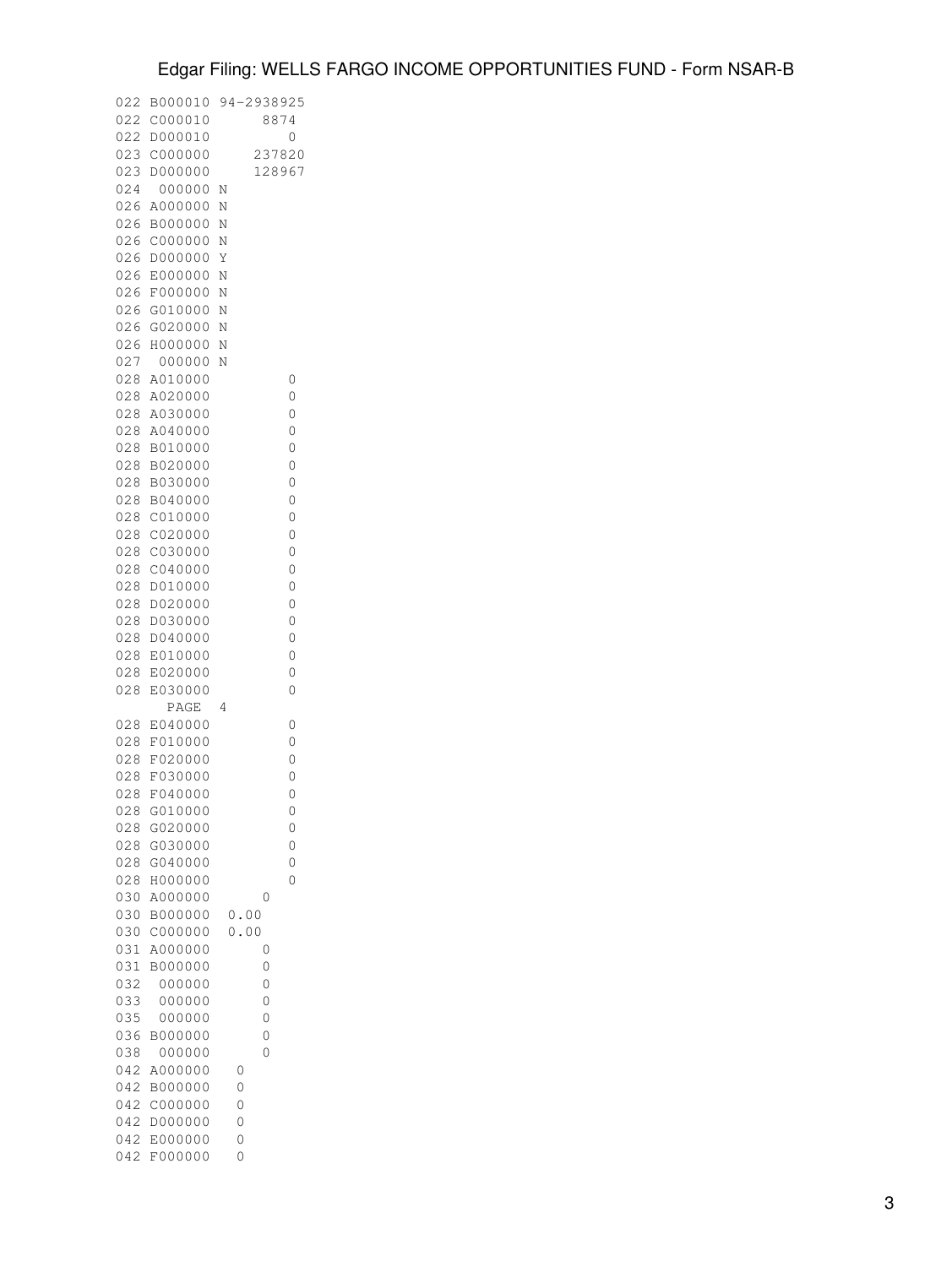| 042 | G000000 | 0                  |  |
|-----|---------|--------------------|--|
| 042 | H000000 | 0                  |  |
| 043 | 000000  | 0                  |  |
| 044 | 000000  | 0                  |  |
| 045 | 000000  | Υ                  |  |
| 046 | 000000  | Ν                  |  |
| 047 | 000000  | Υ                  |  |
| 048 | 000000  | 0.600              |  |
| 048 | A010000 | 0                  |  |
| 048 | A020000 | 0.000              |  |
| 048 | B010000 | 0                  |  |
| 048 | B020000 | 0.000              |  |
| 048 | C010000 | 0                  |  |
| 048 | C020000 | 0.000              |  |
| 048 | D010000 | 0                  |  |
| 048 | D020000 | 0.000              |  |
| 048 | E010000 | 0                  |  |
| 048 | E020000 | 0.000              |  |
| 048 | F010000 | 0                  |  |
| 048 | F020000 | 0.000              |  |
| 048 | G010000 | 0                  |  |
| 048 | G020000 | 0.000              |  |
| 048 | H010000 | 0                  |  |
| 048 | H020000 | 0.000              |  |
| 048 | I010000 | 0                  |  |
|     | PAGE    | 5                  |  |
| 048 | I020000 | 0.000              |  |
| 048 | J010000 | 0                  |  |
| 048 | J020000 | 0.000              |  |
| 048 | K010000 | 0                  |  |
| 048 | K020000 | 0.000              |  |
| 049 | 000000  | Ν                  |  |
| 050 | 000000  | Ν                  |  |
| 051 | 000000  | Ν                  |  |
| 052 | 000000  | Ν                  |  |
| 053 | A000000 | Υ                  |  |
| 053 | B000000 | Υ                  |  |
| 053 | C000000 | Ν                  |  |
| 054 | A000000 | Υ                  |  |
| 054 | B000000 | Ν                  |  |
| 054 | C000000 | N                  |  |
| 054 | D000000 | N                  |  |
| 054 | E000000 | N                  |  |
| 054 | F000000 | Ν                  |  |
| 054 | G000000 | Ν                  |  |
| 054 | H000000 | N                  |  |
| 054 | I000000 | N                  |  |
| 054 | J000000 | Υ                  |  |
| 054 | K000000 | N                  |  |
| 054 | L000000 | Ν                  |  |
| 054 | M000000 | Υ                  |  |
| 054 | N000000 | Ν                  |  |
| 054 | 0000000 | Ν                  |  |
| 055 | A000000 | $\overline{\rm N}$ |  |
| 055 | B000000 | Ν                  |  |
| 056 | 000000  | Y                  |  |
| 057 | 000000  | N                  |  |
| 058 | A000000 | Ν                  |  |
| 059 | 000000  | Υ                  |  |
| 060 | A000000 | Υ                  |  |
| 060 | B000000 | Υ                  |  |
| 061 | 000000  | 0                  |  |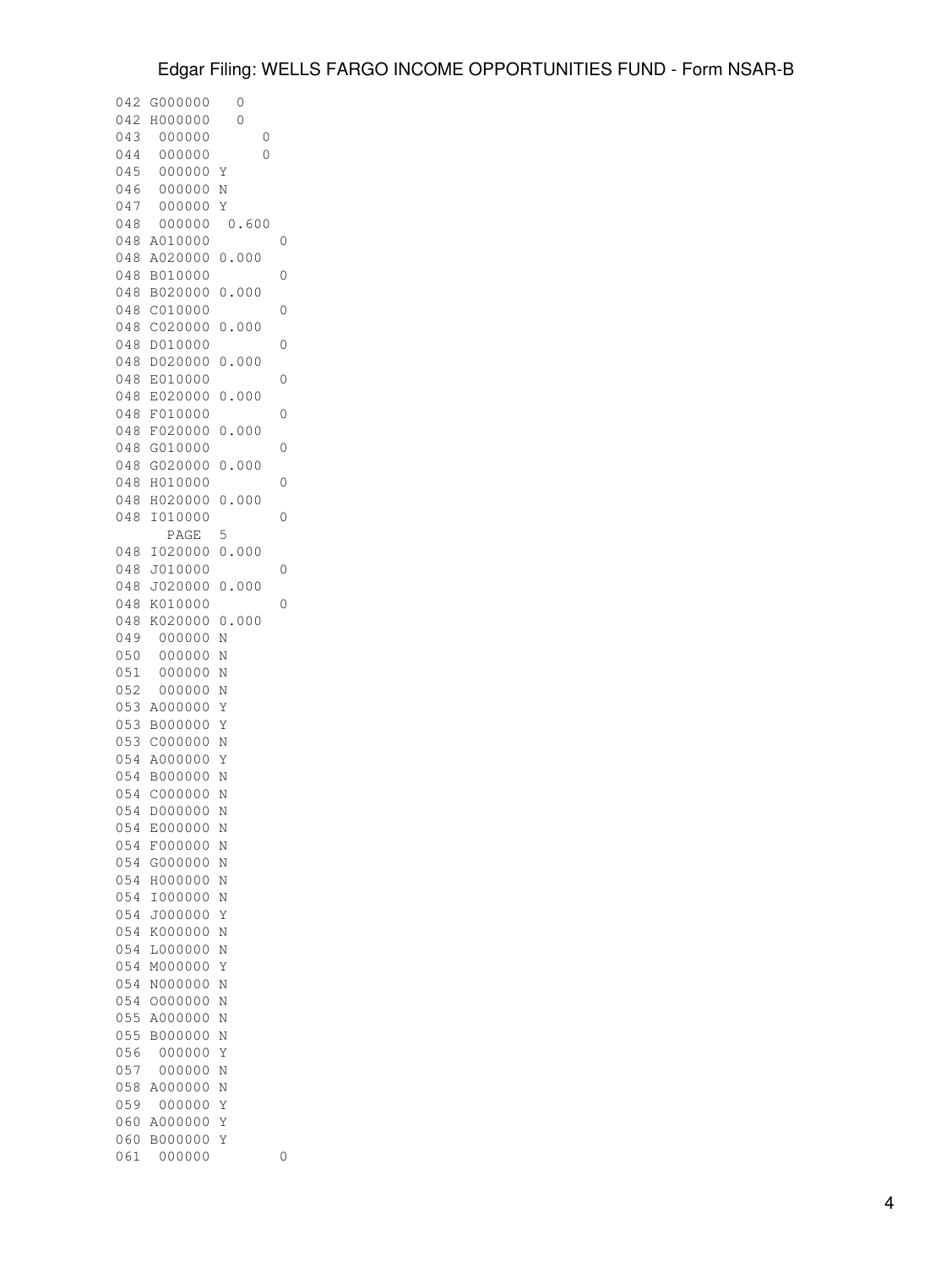| 062        | A000000            | Y                  |
|------------|--------------------|--------------------|
| 062<br>062 | B000000<br>C000000 | 0.0<br>0.0         |
| 062        | D000000            | 0.0                |
| 062        | E000000            | 0.0                |
| 062        | F000000            | 0.0                |
| 062        | G000000            | 0.0                |
| 062        | H000000            | 0.0                |
| 062        | I000000            | 0.0                |
| 062        | J000000            | 0.0                |
| 062        | K000000            | 0.0                |
| 062        | L000000            | 7.1                |
| 062        | M000000            | 0.0                |
| 062<br>062 | N000000<br>0000000 | 0.0<br>0.0         |
|            | PAGE               | 6                  |
| 062        | P000000            | 124<br>$\cdot$ 2   |
| 062        | Q000000            | 5.2                |
| 062        | R000000            | 36.5               |
| 063        | A000000            | 0                  |
| 063        | B000000            | 9<br>5             |
| 064        | A000000            | Ν                  |
| 064        | B000000            | Υ                  |
| 065        | 000000             | Ν                  |
| 066<br>067 | A000000<br>000000  | Ν                  |
| 068        | A000000            | Ν<br>Ν             |
| 068        | B000000            | $\overline{\rm N}$ |
| 069        | 000000             | N                  |
| 070        | A010000            | Υ                  |
| 070        | A020000            | Υ                  |
| 070        | B010000            | Υ                  |
| 070        | B020000            | Y                  |
| 070        | C010000            | Y                  |
| 070        | C020000            | Y                  |
| 070<br>070 | D010000<br>D020000 | Υ<br>Y             |
| 070        | E010000            | Y                  |
| 070        | E020000            | Y                  |
| 070        | F010000            | Υ                  |
| 070        | F020000            | Υ                  |
| 070        | G010000            | Y                  |
| 070        | G020000            | Υ                  |
| 070        | H010000            | Y                  |
| 070        | H020000            | Υ                  |
| 070<br>070 | I010000<br>I020000 | Υ                  |
| 070        | J010000            | Υ<br>Y             |
| 070        | J020000            | Y                  |
| 070        | K010000            | Υ                  |
| 070        | K020000            | Υ                  |
| 070        | L010000            | Υ                  |
| 070        | L020000            | Υ                  |
| 070        | M010000            | Y                  |
| 070        | M020000            | Υ                  |
| 070        | N010000            | Υ                  |
| 070<br>070 | N020000<br>0010000 | Υ                  |
| 070        | 0020000            | Y<br>Y             |
| 070        | P010000            | Ν                  |
| 070        | P020000            | Ν                  |
| 070        | Q010000            | Ν                  |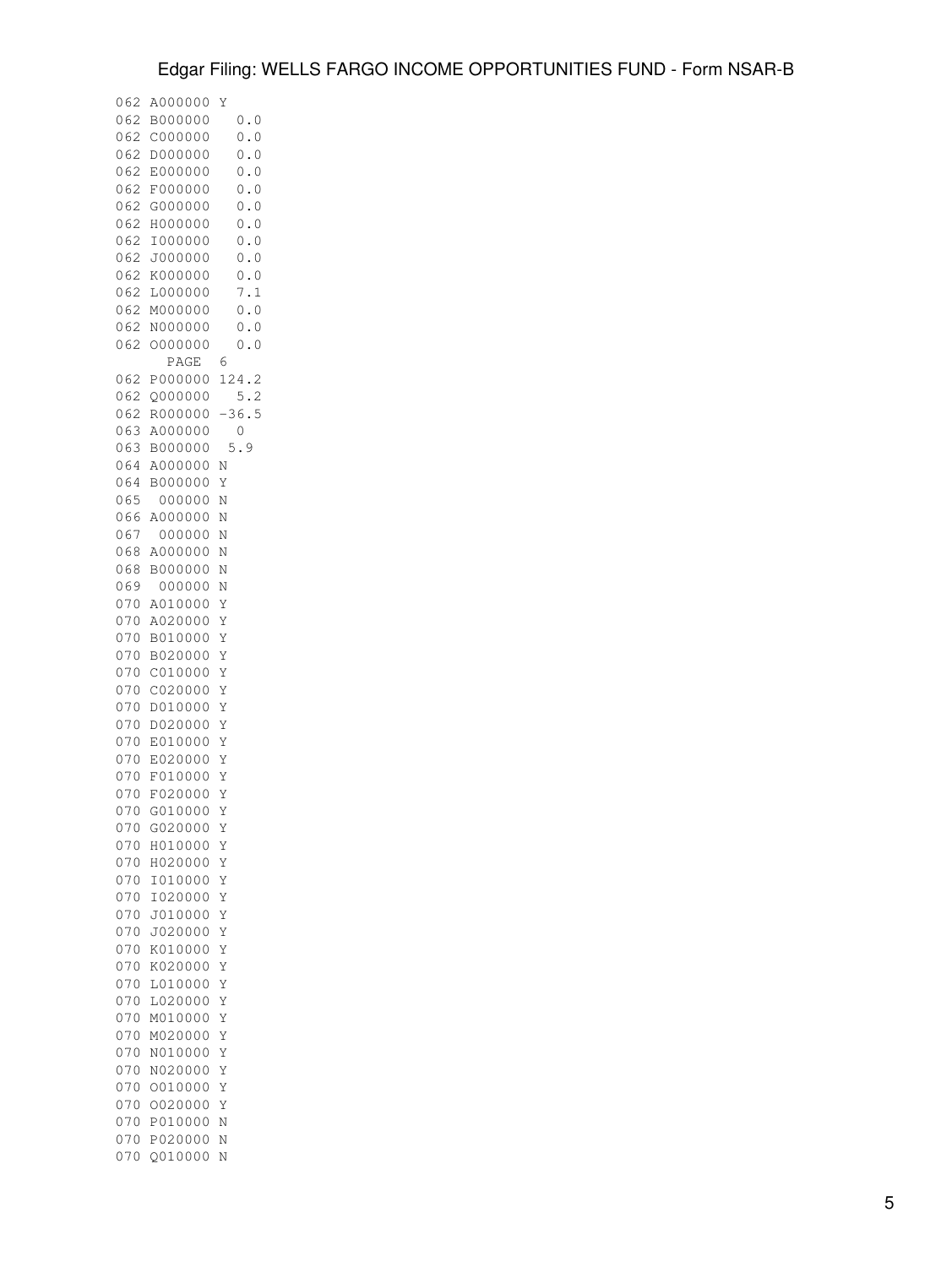| 070        | Q020000            | Ν         |
|------------|--------------------|-----------|
| 070        | R010000            | Υ         |
| 070        | R020000            | Υ         |
| 071        | A000000            | 282606    |
| 071        | B000000            | 276656    |
|            | PAGE               | 7         |
| 071        | C000000            | 836518    |
| 071        | D000000            | 33        |
| 072        | A000000            | 12        |
| 072        | B000000            | 52776     |
| 072        | C000000            | 0         |
| 072        | D000000            | 0         |
| 072        | E000000            | 0         |
| 072        | F000000            | 5261      |
| 072        | G000000            | 438       |
| 072        | H000000            | 0         |
| 072        | I000000            | 34        |
| 072        | J000000            | 28        |
| 072        | K000000            | 0         |
| 072        | L000000            | 100       |
| 072        | M000000            | 17        |
| 072        | N000000            | 0         |
| 072        | 0000000            | 0         |
| 072        | P000000            | 4813      |
| 072        | 0000000            | 0         |
| 072        | R000000            | 93        |
| 072        | S000000            | 0         |
| 072        | T000000            | 0         |
| 072        | U000000            | 0         |
| 072        | V000000            | 0         |
| 072        | W000000            | 61        |
| 072        | X000000            | 10845     |
| 072        | Y000000            | 281       |
| 072        | Z000000            | 42212     |
|            | 072AA000000        | 0         |
|            | 072BB000000        | 25346     |
|            | 072CC010000        | 8362      |
|            | 072CC020000        | 0         |
|            | 072DD010000        | 0         |
|            | 072DD020000        | 0         |
|            | 072EE000000        | 0         |
|            | 073 A010000        | 6200<br>U |
| 073        | A020000            | 0.0000    |
|            | 073 B000000        | 0.0000    |
| 073        | C000000            | 0.0000    |
| 074<br>074 | A000000<br>B000000 | 0<br>0    |
|            |                    | 0         |
| 074<br>074 | C000000<br>D000000 | 803135    |
| 074        | E000000            | 0         |
| 074        | F000000            | 0         |
| 074        | G000000            | 0         |
| 074        | H000000            | 0         |
| 074        | I000000            | 44347     |
| 074        | J000000            | 662       |
| 074        | K000000            | 0         |
| 074        | L000000            | 11816     |
|            | PAGE               | 8         |
| 074        | M000000            | 52        |
| 074        | N000000            | 860012    |
| 074        | 0000000            | 3725      |
| 074        | P000000            | 432       |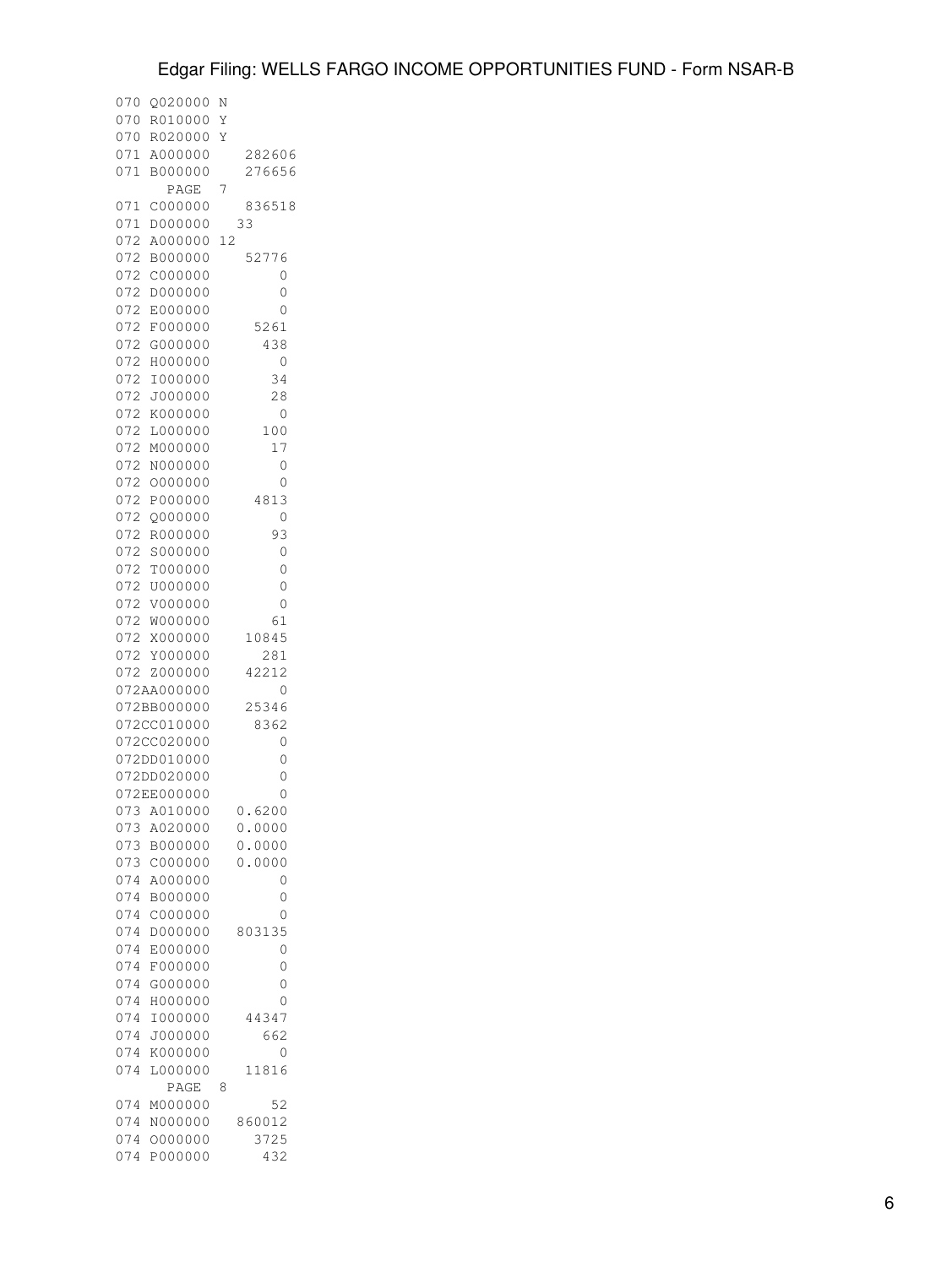|     | 074 Q000000    | 0                                                |
|-----|----------------|--------------------------------------------------|
|     | 074 R010000    | 0                                                |
| 074 | R020000        | 0                                                |
|     | 074 R030000    | 0                                                |
|     | 074 R040000    | 234992                                           |
|     |                |                                                  |
|     | 074 S000000    | 0                                                |
| 074 | T000000        | 620863                                           |
| 074 | U010000        | 0                                                |
|     | 074 U020000    | 0                                                |
|     | 074 V010000    | 9.00                                             |
|     | 074 V020000    | 0.00                                             |
|     | 074 W000000    | 8.0700                                           |
|     | 074 X000000    | 0                                                |
|     | 074 Y000000    | 0                                                |
|     | 075 A000000    | 0                                                |
|     | 075 B000000    | 646739                                           |
| 076 | 000000         | 0.00                                             |
| 077 | A000000        | Υ                                                |
| 077 | B000000        | Υ                                                |
|     |                |                                                  |
|     | 077 C000000    | Ν                                                |
|     | 077 D000000    | Ν                                                |
|     | 077 E000000    | Ν                                                |
| 077 | F000000        | Ν                                                |
|     | 077 G000000    | Ν                                                |
| 077 | H000000        | Ν                                                |
| 077 | I000000        | Ν                                                |
| 077 | J000000        | Ν                                                |
| 077 | K000000        | Ν                                                |
| 077 | L000000        | Ν                                                |
| 077 | M000000        | Ν                                                |
|     | 077 N000000    | Ν                                                |
|     | 077 0000000    | Υ                                                |
| 077 | P000000        | Ν                                                |
|     | 077 Q010000    | Ν                                                |
| 077 | Q020000        | Ν                                                |
|     |                |                                                  |
| 077 | Q030000        | Ν                                                |
| 078 | 000000         | N                                                |
| 080 |                | A000000 Great American                           |
| 080 | B000000        | Zurich, Berkley, Chubb, Axis, Chartis, Travelers |
|     | 080 C000000    | 135000                                           |
| 081 | A000000        | Υ                                                |
| 081 | B000000        | 153                                              |
|     | 082 A000000    | Υ                                                |
| 082 | <b>B000000</b> | 50                                               |
| 083 | A000000        | Ν                                                |
|     | 083 B000000    | 0                                                |
| 084 | A000000        | Ν                                                |
|     | PAGE           | 9                                                |
| 084 | B000000        | 0                                                |
|     | 085 A000000    | Υ                                                |
|     | 085 B000000    | Ν                                                |
|     | 086 A010000    | 1567                                             |
| 086 | A020000        | 0                                                |
|     |                |                                                  |
| 086 | B010000        | 0                                                |
| 086 | B020000        | 0                                                |
|     | 086 C010000    | 0                                                |
|     | 086 C020000    | 0                                                |
| 086 | D010000        | 0                                                |
| 086 | D020000        | 0                                                |
|     | 086 E010000    | 0                                                |
|     |                | 0                                                |
|     | 086 E020000    |                                                  |